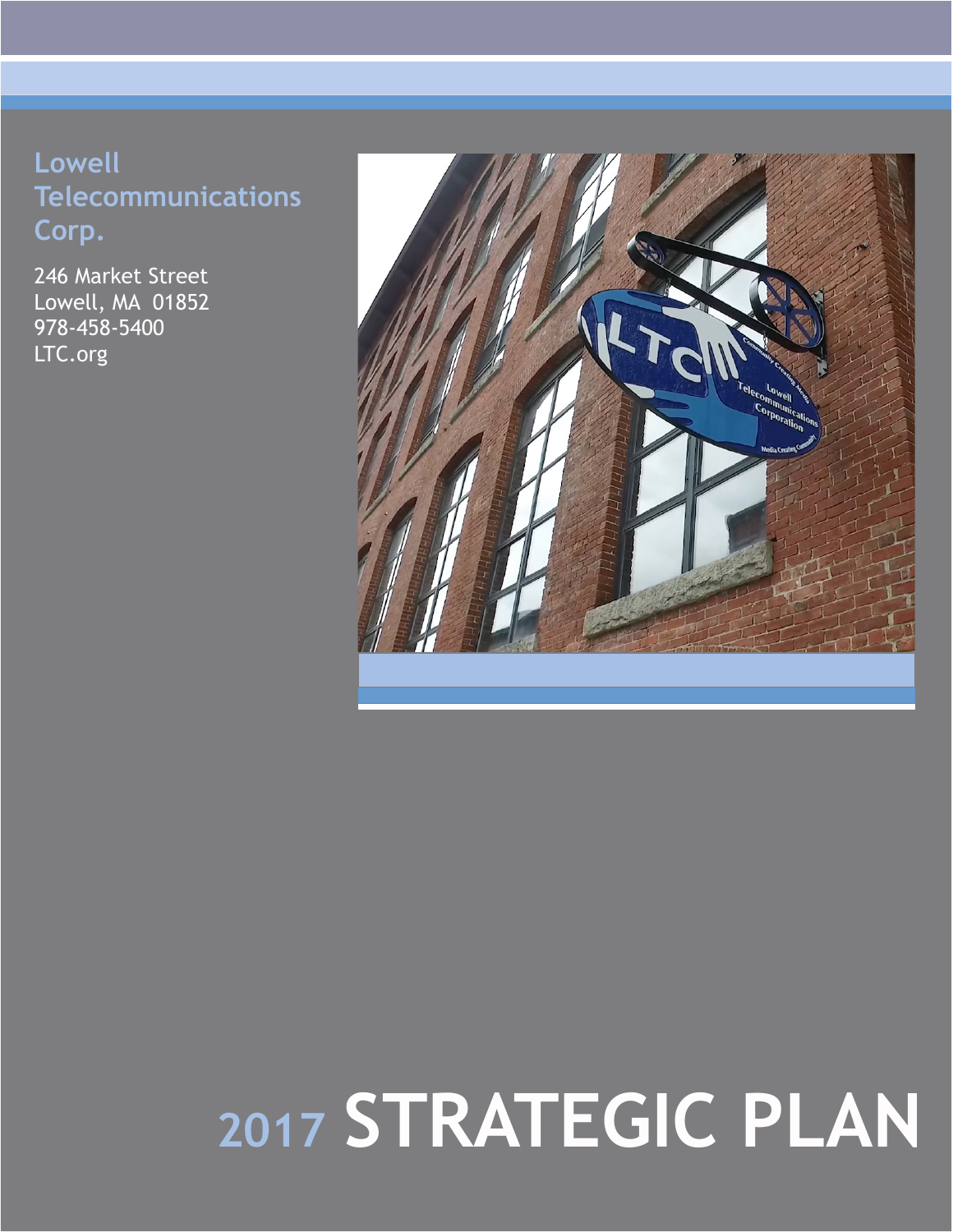

## **STRATEGIC PLAN**

#### **MISSION**

To strengthen the City of Lowell as a community media and education center that empowers, connects, and informs all residents, businesses, and organizations in the City.

## **VISION**

We are the voice of Lowell around the world.

## **VALUES**

- 1. Civic Engagement
- 2. Diversity of Voices
- 3. Community Education
- 4. Skill Development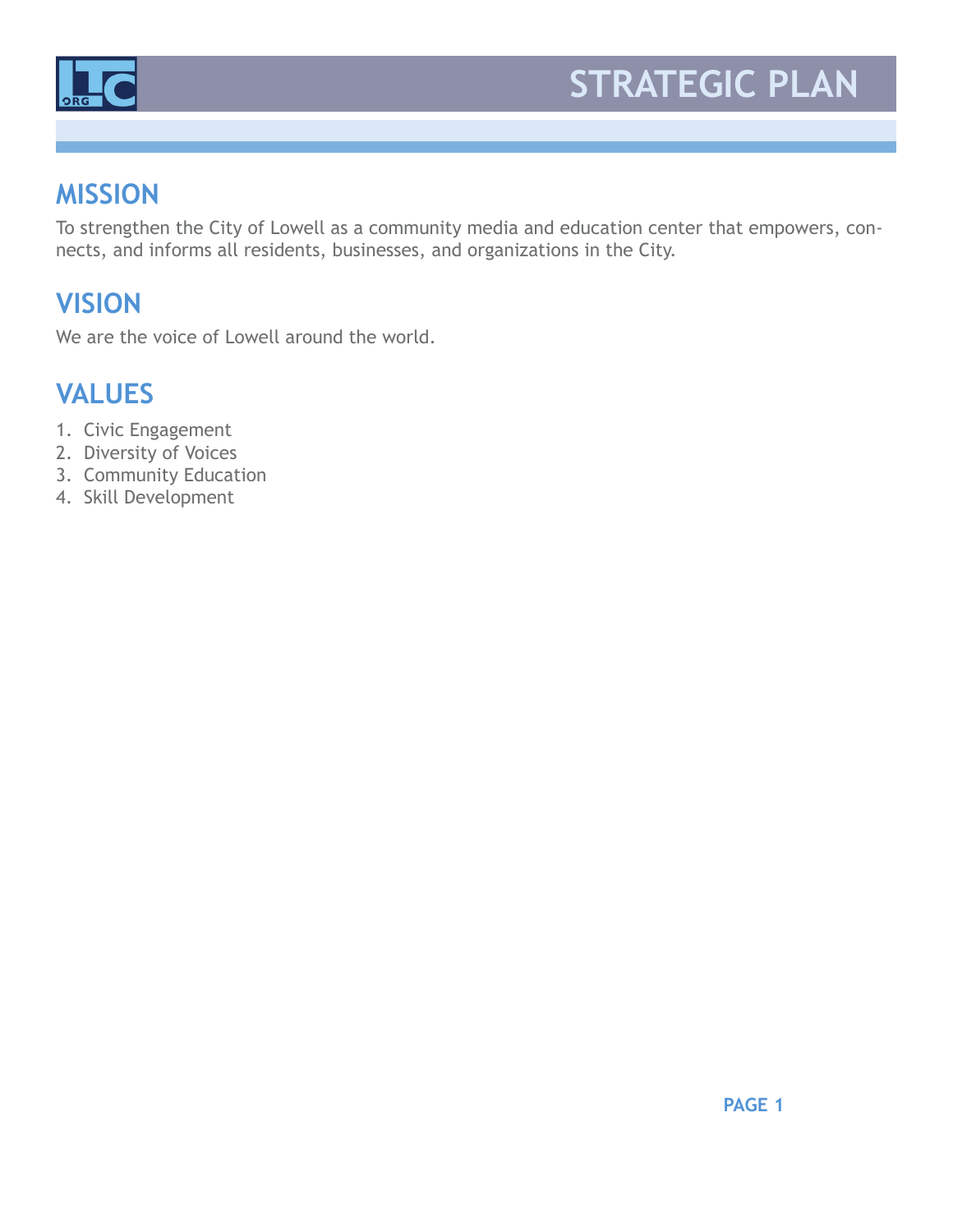



#### **STRATEGY**

#### **GOAL 1: Grow the brand and connect our community to the diverse programs of the media center**

Objective 1: Build marketing outreach and brand promotion

Strategies:

- Create LTC marketing packet, promo video and quarterly program flyers
- Design a business development packet to offer sponsorships and production services to non profit organizations and small businesses throughout Lowell
- Engage community groups to inform them of programs, opportunities, and volunteerism
- Utilize Facebook, LinkedIn, Twitter, and Instagram for social media advertising and content promotion
- Position the LTC Brand as a Media and Education Center
- Create multiple channels of content distribution

Objective 2: Develop the fundraising and philanthropy needed for capacity and program growth Strategies:

- Board annual giving
- Grant writing to community and private foundations to support education and program initiatives
- Build the capabilities, set goals, and improve the outcomes of the board fundraising committee

Objective 3: Build a member and service fee structure that aligns to the present value of the organization

Strategies:

- Design a tiered membership pricing structure for individuals, businesses, and nonprofit organizations
- Create a tiered rate sheet for equipment rental and production services
- Create a sponsorship offering and pricing sheet for business promotion
- Implement a member billing and control system that will allow for a improved capability to manage member data, billing, and services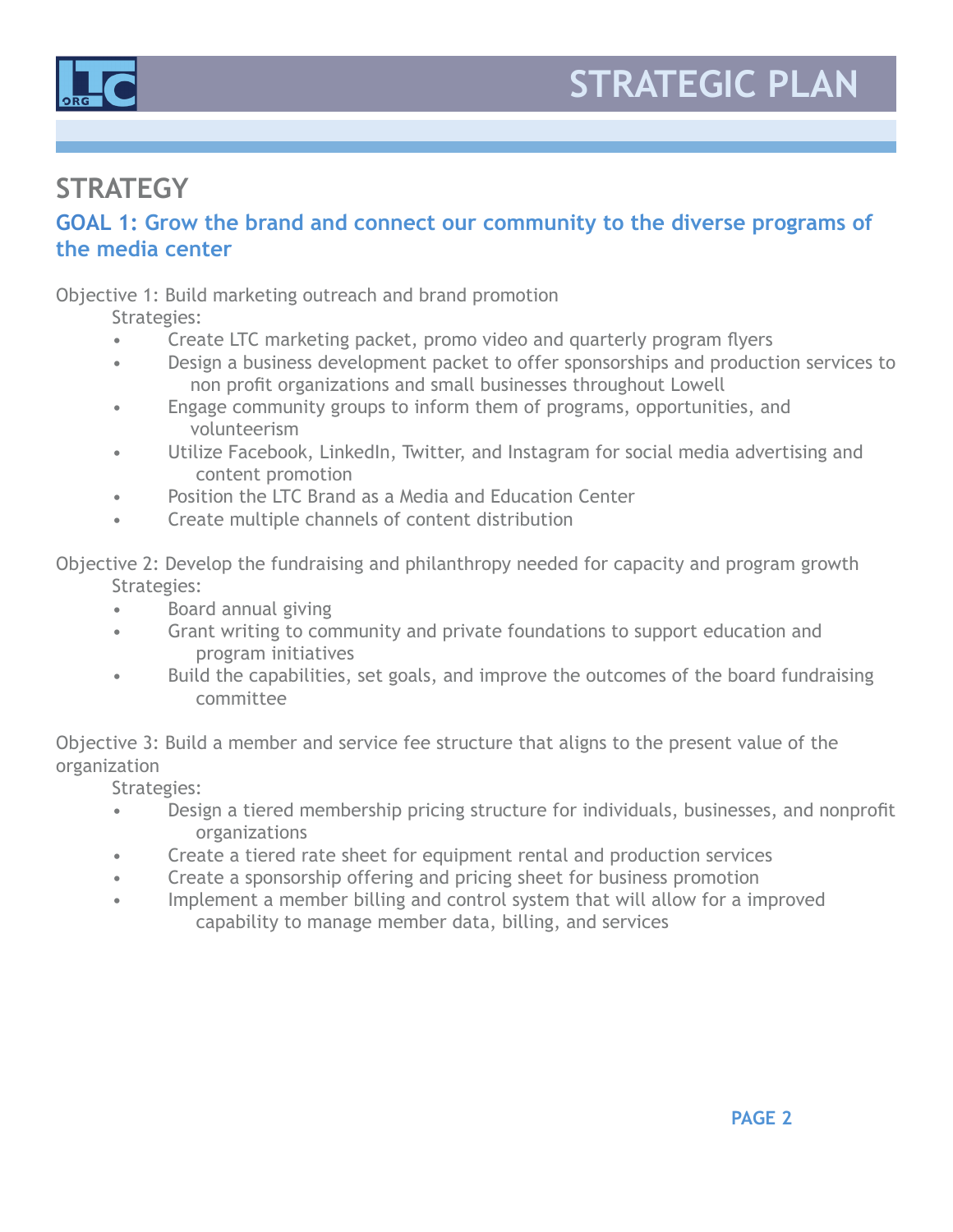



#### **GOAL 2: Create high quality content that is engaging to our communities**

Objective 1: Assess the viewership and engagement of the current LTC video content Strategies:

- Assess under represented voices in the community and establish a pathway for involvement
- Monitor viewership statistics for on-line programs
- Send out an annual on-line survey to collect and measure viewer responses to LTC programming.

Objective 2: LTC staff produces high quality community oriented programming Strategies:

- Assess the community's demand for various types of programs and information.
- Collaborate with government agencies and non-profits on original productions.
- Provide high quality professional video equipment for staff productions.

Objective 3: Enable members to improve their production skills to strength voices in our community Strategies:

- Maintain and update LTC's video equipment and studios on a regular basis.
- Offer trainings that members want and need to improve their productions.
- Provide a web-based crew call and sign-up sheet for members in order to streamline the process of finding crew and crewing opportunities.
- Create new member production groups by hosting film screenings, video contests, and/or producer meet-ups.